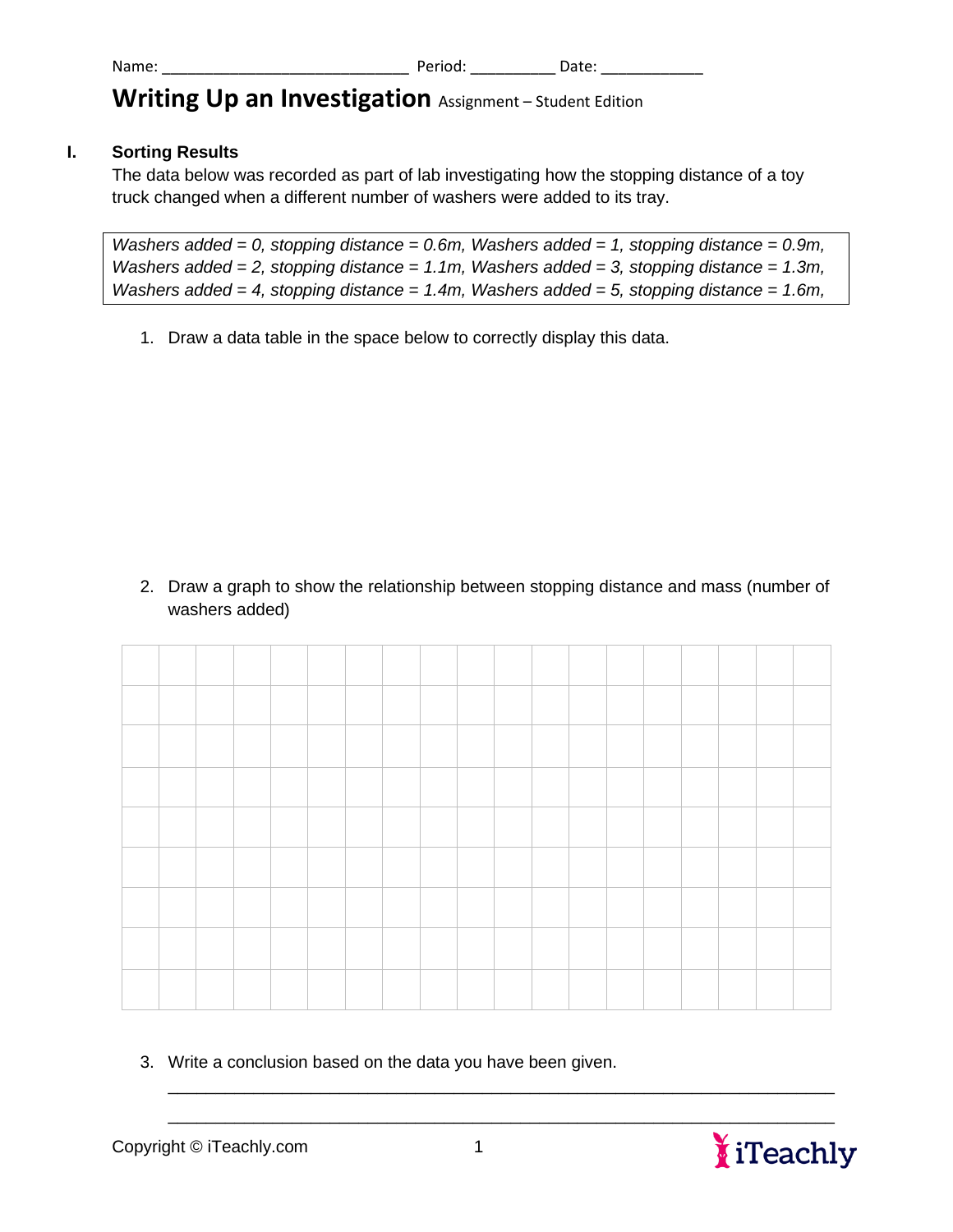## Writing Up an Investigation Assignment – Student Edition

## **II. Interpreting Results**

The data below shows the change in temperature of two metal cans which have been wrapped in aluminum foil. The cans were filled with hot water and monitored every two minutes for 10 minutes. Can A was wrapped in four layers while Can B was wrapped in one layer.

|            | Temperature (°C) |       |  |  |  |  |  |
|------------|------------------|-------|--|--|--|--|--|
| Time (min) | Can A            | Can B |  |  |  |  |  |
| ∩          | 90               | 90    |  |  |  |  |  |
| 2          | 87               | 87    |  |  |  |  |  |
| 4          | 85               | 84    |  |  |  |  |  |
| 6          | 84               | 82    |  |  |  |  |  |
| 8          | 84               | 80    |  |  |  |  |  |
| 10         | 83               | 78    |  |  |  |  |  |

1. Draw a graph to display these results.